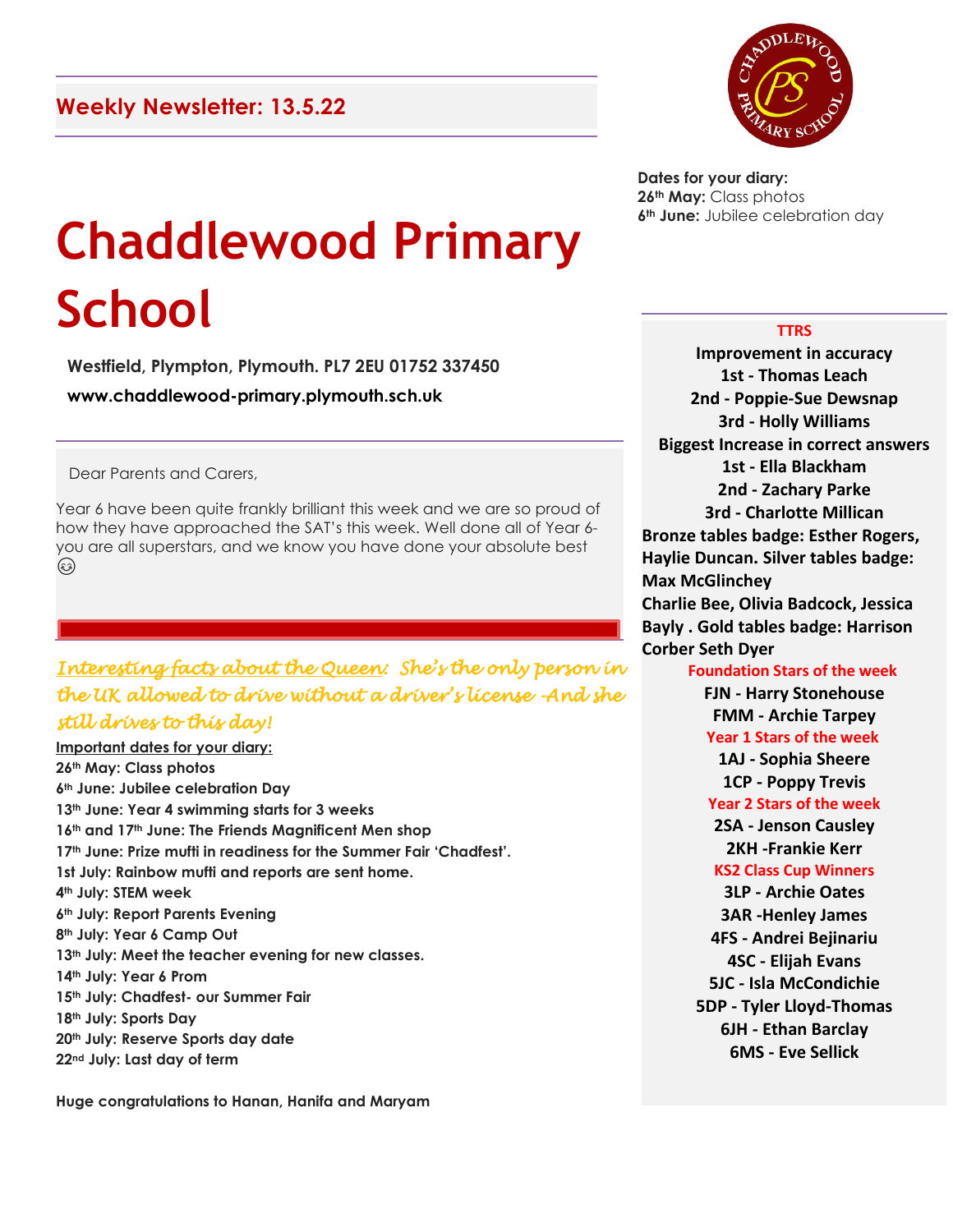Hanan, Hanifa and Maryam's Lego competition entry was picked a s a runner up by Lego in the recent competition and the school was awarded £100 worth of Lego as a prize! Thank you girls for designing such an amazing habitat for a flamingo  $\circledcirc$ 



#### **Subway Art Project**

On Monday, Years 3 and 4 went to the subway closest to us to gain inspiration for their subway art project designs. Then they walked to see another subway which Mrs. Murals had painted.





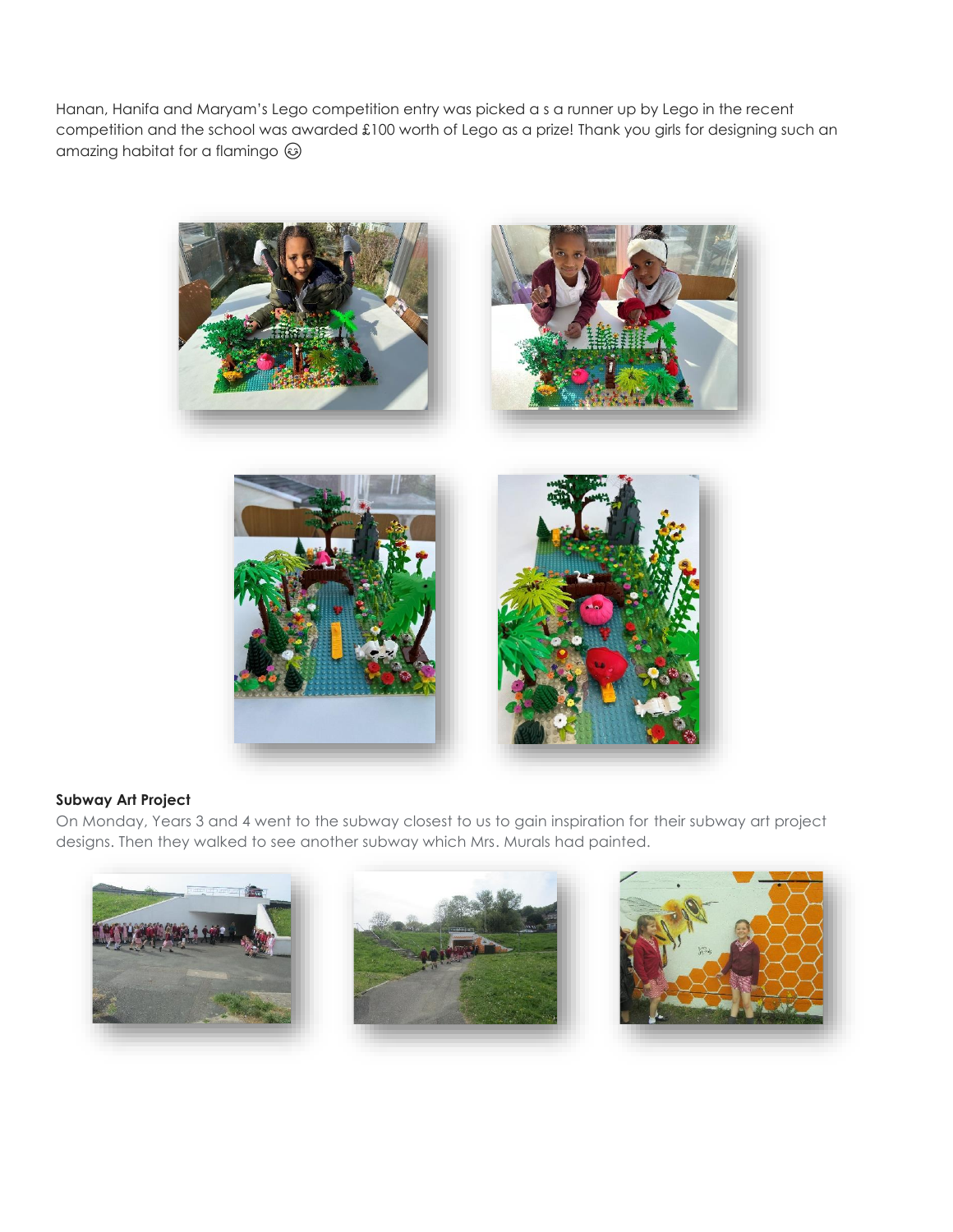

#### **Well Done Ivey de Beer**

On Sunday 8th May Ivey de Beer took part in her first gymnastics competition within her club. She was really nervous to begin with but competed all the events with confidence and achieved an incredible result. She ended up winning x 3 gold medals for vault, beam and bars and a silver medal for her floor routine. She then collected the trophy for the overall highest points for the competition in her category. Well done Ivey what a fantastic achievement for your first competition!



#### **Well done Josie and Evie Heard**

Both girls took part in their first gymnastics competition last Sunday. They both had 4 parts to compete in, bars, beam, vault and floor. They both did very well and both achieved medals in their groups.

Josie got a gold for vault and bronze in beam. Evie got silver for vault and 2 x bronze medals for floor and bars. They have worked incredibly hard and we and Mum and Dad are very proud of them.

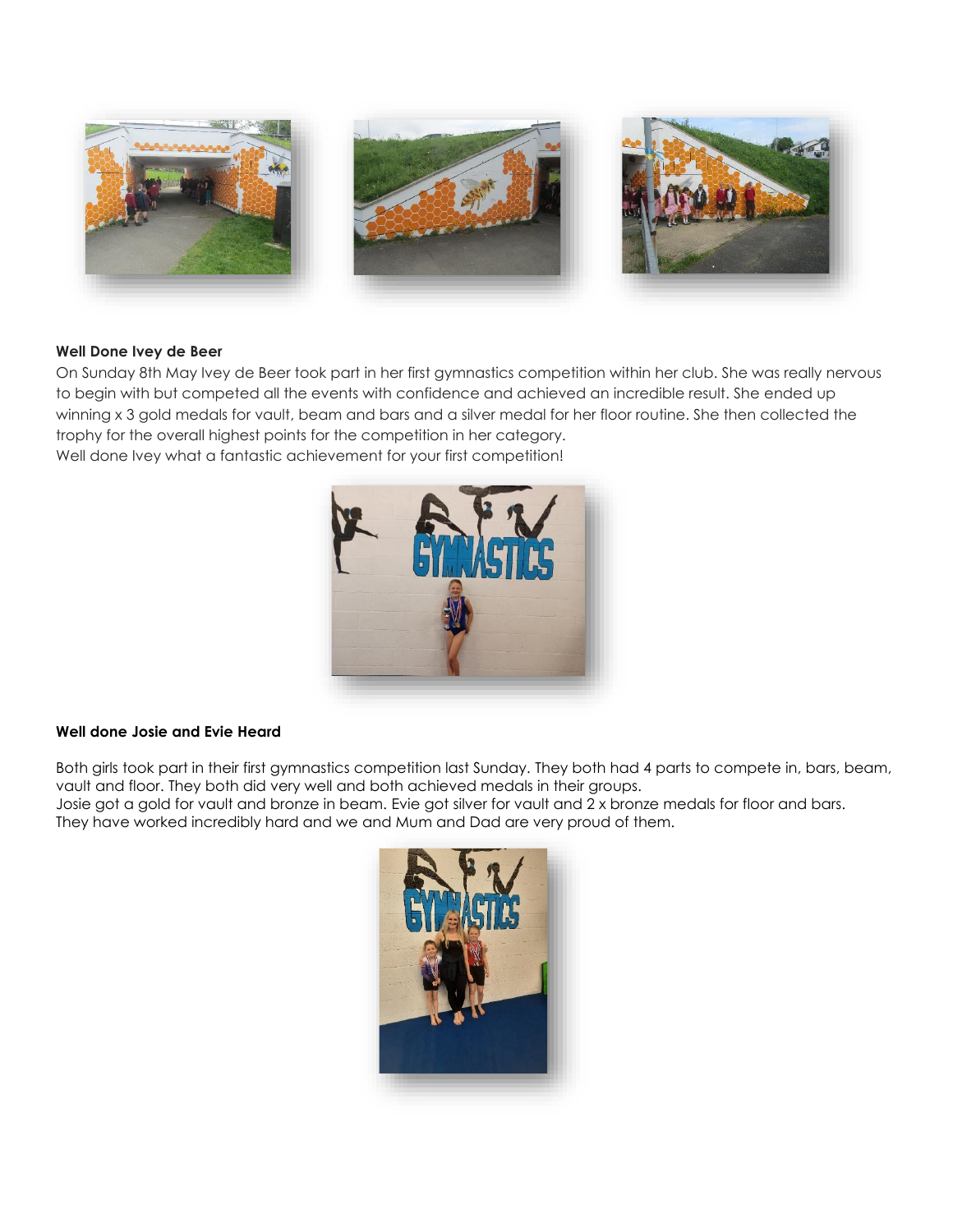#### **Jubilee Celebrations**

We are just putting the final touches to our plans to celebrate the Queen's Platinum Jubilee. We have chosen the **6th June** as our celebration day; so far, we have planned for:

**Red, white and blue mufti**

**A jubilee picnic lunch**

### **Ice-creams with Parents/Carers/Grandparents in the afternoon of the 6th May**

#### **Crown making and stamp designing activities with prizes**

We do need your help!! We are planning on making lots of 1950's style bunting to decorate the school using wallpaper!

Do you have any leftover floral or brightly coloured wallpaper that you no longer need that you could donate to us? If you have some, please can you send it into school with your child. All donations gratefully received as we are keen for the school to look buntiful (sorry!)

#### **Well done Harry**

Harry's football team - MAP under 8's took part in the Community Cup 2022 tournament on Saturday 7th May at Plymouth Argyle football stadium.

Harry's team played a total of 8 matches, coming away undefeated and crowned champions of the Under 8's Community Cup 2022.

He relished the experience of playing and scoring at Home Park and of course loved lifting the winner's trophy!



#### **Updated list of Covid symptom in children**

Children and young people aged 18 and under can get coronavirus (COVID-19), but it's usually a mild illness and most get better in a few days.

Symptoms of COVID-19 can include:

- a high temperature or shivering (chills) a high temperature means you feel hot to touch on your chest or back (you do not need to measure your temperature)
- a new, continuous cough this means coughing a lot for more than an hour, or 3 or more coughing episodes in 24 hours
- a loss or change to your sense of smell or taste
- shortness of breath
- feeling tired or exhausted
- an aching body